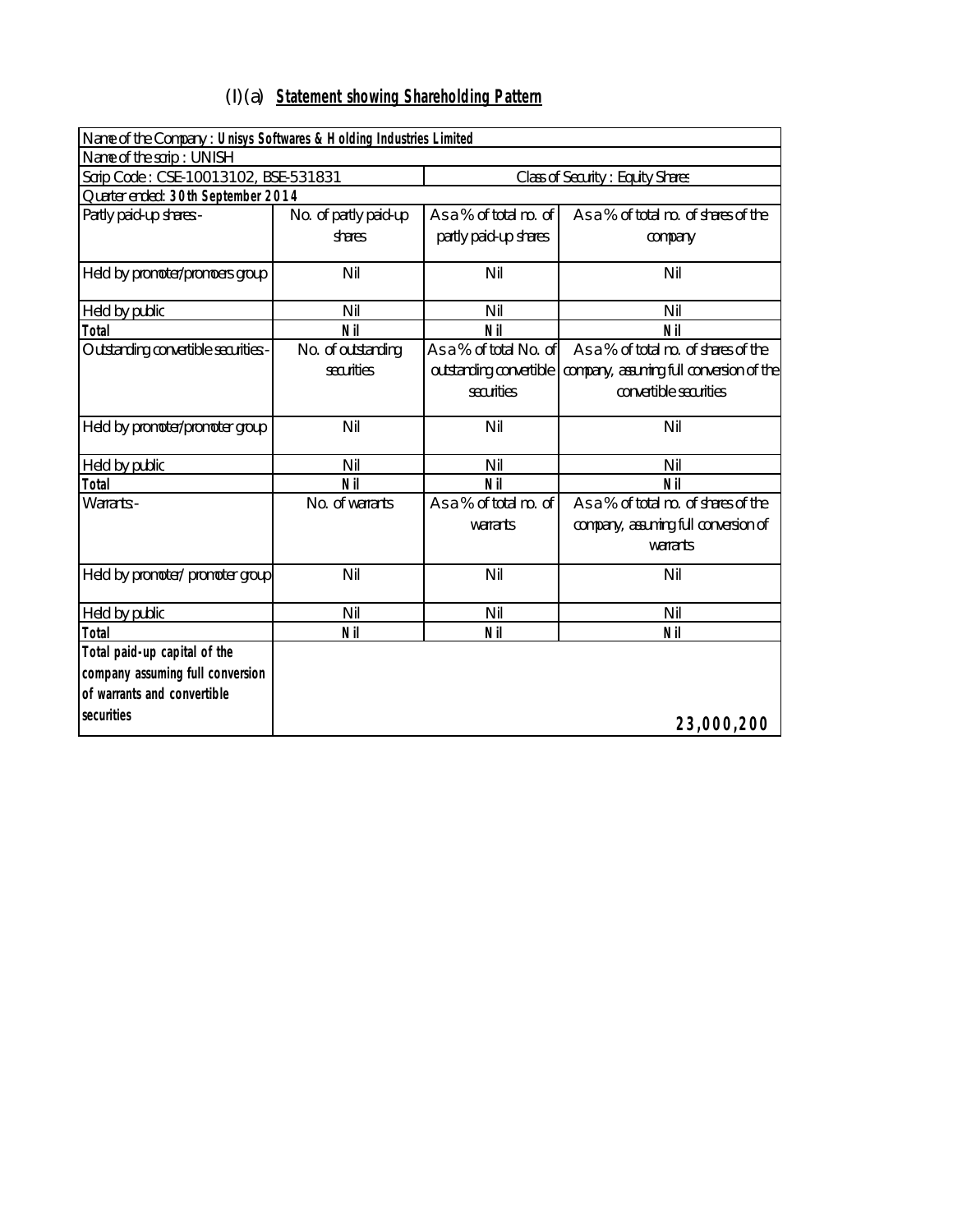|            | Name of the Company:                                                       |                                  |                                  | UNISYS SOFTWARES & HOLDING INDUSTRIES LTD. |                                                                 |                                                                 |               |                                                  |
|------------|----------------------------------------------------------------------------|----------------------------------|----------------------------------|--------------------------------------------|-----------------------------------------------------------------|-----------------------------------------------------------------|---------------|--------------------------------------------------|
|            | Scrip Code: CSE-10013102, BSE-531831                                       |                                  |                                  |                                            | Quarter ended:                                                  |                                                                 |               | 30th September 2014                              |
| code       | Cate-gory Category of shareholder                                          | <b>Number of</b><br>shareholders | <b>Total number of</b><br>shares | Number of shares<br>held in                | Total shareholding as a percentage<br>of total number of shares |                                                                 |               | <b>Shares Pledged or</b><br>otherwise encumbered |
|            |                                                                            |                                  |                                  | dematerialized form                        | of $(A+B)$                                                      | As a percentage   As a percentage   Number of  <br>of $(A+B+C)$ | <b>Shares</b> | As a<br>Percentage                               |
| (1)        | (II)                                                                       | (III)                            | (IV)                             | (V)                                        | (VI)                                                            | (VII)                                                           | (VIII)        | $(IX) = (VIII)$                                  |
| (A)        | Shareholding of Promoter and Promoter Group                                |                                  |                                  |                                            |                                                                 |                                                                 |               | /(VI) * 100                                      |
|            |                                                                            |                                  |                                  |                                            |                                                                 |                                                                 |               |                                                  |
| $-1$       | <b>Indian</b>                                                              |                                  |                                  |                                            |                                                                 |                                                                 |               |                                                  |
| (a)        | Individuals/ Hindu Undivided Family                                        | 8                                | 4,559,400                        | 4,559,300                                  | 19.823%                                                         | 19.823%                                                         | 50,000        | 0.899%                                           |
| (b)<br>(c) | Central Government/ State Government(s)<br><b>Bodies Corporate</b>         | $\sim$<br>$\overline{2}$         | 1,000,000                        |                                            | 0.000%<br>4.348%                                                | 0.000%<br>4.348%                                                |               |                                                  |
| (d)        | Financial Institutions/ Banks                                              |                                  |                                  | $\overline{\phantom{a}}$                   | 0.000%                                                          | 0.000%                                                          |               |                                                  |
| (e)        | Any Other - Specify                                                        |                                  |                                  |                                            | 0.000%                                                          | 0.000%                                                          |               |                                                  |
|            | Sub-Total (A)(1)                                                           | 10                               | 5,559,400                        | 4,559,300                                  | 24.171%                                                         | 24.171%                                                         | 50,000        | 0.899%                                           |
| $-2$       | <b>Foreign</b>                                                             |                                  |                                  |                                            | 0.000%                                                          | 0.000%                                                          |               |                                                  |
| (a)        | Individuals (Non-Resident Individuals/ Foreign<br>Individuals)             | $\overline{\phantom{a}}$         | $\mathbf{r}$                     | $\blacksquare$                             | 0.000%                                                          | 0.000%                                                          |               |                                                  |
| (b)        | <b>Bodies Corporate</b>                                                    | $\overline{a}$                   | $\mathcal{L}$                    | $\mathbb{L}$                               | 0.000%                                                          | 0.000%                                                          |               |                                                  |
| (c)        | Institutions                                                               | $\overline{\phantom{a}}$         | $\sim$                           | $\overline{\phantom{a}}$                   | 0.000%                                                          | 0.000%                                                          |               |                                                  |
| (d)        | Qualified Foreign Investor                                                 | $\overline{a}$                   | $\overline{\phantom{a}}$         |                                            | 0.000%                                                          | 0.000%                                                          |               |                                                  |
| (e)        | Any Other (specify)                                                        | $\overline{a}$                   | $\overline{\phantom{a}}$         | $\overline{\phantom{a}}$                   | 0.000%                                                          | 0.000%                                                          |               |                                                  |
|            | Sub-Total $(A)(2)$                                                         |                                  |                                  |                                            | 0.000%                                                          | 0.000%                                                          |               |                                                  |
|            | Total Shareholding of Promoter and Promoter                                |                                  |                                  |                                            |                                                                 |                                                                 |               |                                                  |
|            | Group $(A) = (A)(1) + (A)(2)$                                              | 10                               | 5,559,400                        | 4,559,300                                  | 24.171%                                                         | 24.171%                                                         | 50,000        | 0.899%                                           |
| (B)        | <b>Public shareholding</b>                                                 |                                  |                                  |                                            | 0.000%                                                          | 0.000%                                                          | N.A.          | N.A.                                             |
| $-1$       | <b>Institutions</b>                                                        |                                  |                                  |                                            | 0.000%                                                          | 0.000%                                                          | N.A.          | N.A.                                             |
| (a)        | Mutual Funds/ UTI                                                          | $\overline{\phantom{a}}$         | $\sim$                           |                                            | 0.000%                                                          | 0.000%                                                          |               |                                                  |
| (b)        | Financial Institutions/ Banks                                              | 1                                | 100                              | 100                                        | 0.000%                                                          | 0.000%                                                          |               |                                                  |
| (c)        | Central Government/ State Government(s)                                    | $\sim$                           | $\sim$                           | $\blacksquare$                             | 0.000%                                                          | 0.000%                                                          |               |                                                  |
| (d)        | Venture Capital Funds                                                      | $\sim$                           | $\overline{\phantom{a}}$         | $\overline{\phantom{a}}$                   | 0.000%                                                          | 0.000%                                                          |               |                                                  |
| (e)        | <b>Insurance Companies</b>                                                 |                                  |                                  |                                            | 0.000%                                                          | 0.000%                                                          |               |                                                  |
| (f)        | Foreign Institutional Investors                                            | $\overline{a}$                   | L,                               | $\overline{a}$                             | 0.000%                                                          | 0.000%                                                          |               |                                                  |
| (q)<br>(h) | Foreign Venture Capital Investors<br>Qualified Foreign Investors           | $\overline{\phantom{a}}$         | $\blacksquare$                   | $\blacksquare$                             | 0.000%<br>0.000%                                                | 0.000%<br>0.000%                                                |               |                                                  |
| (i)        | Any Other (specify)                                                        | L.                               | $\overline{\phantom{a}}$         | $\overline{\phantom{a}}$                   | 0.000%                                                          | 0.000%                                                          |               |                                                  |
|            | Sub-Total (B)(1)                                                           | 1                                | 100                              | 100                                        | 0.000%                                                          | 0.000%                                                          |               |                                                  |
| $-2$       | <b>Non-institutions</b>                                                    |                                  |                                  |                                            | 0.000%                                                          | 0.000%                                                          | N.A.          | N.A.                                             |
| (a)        | <b>Bodies Corporate</b>                                                    | 146                              | 13.069.655                       | 11.054.155                                 | 56.824%                                                         | 56.824%                                                         |               |                                                  |
| (b)        | Individuals -                                                              |                                  |                                  |                                            | 0.000%                                                          | 0.000%                                                          |               |                                                  |
| i.         | Individual shareholders holding nominal share<br>capital up to Rs. 1 lakh. | 1,108                            | 318,462                          | 160,060                                    | 1.385%                                                          | 1.385%                                                          |               |                                                  |
| ii.        | Individual shareholders holding nominal share                              | 43                               | 3,905,457                        | 3,905,457                                  | 16.980%                                                         | 16.980%                                                         |               |                                                  |
|            | capital in excess of Rs. 1 lakh.                                           |                                  |                                  |                                            |                                                                 |                                                                 |               |                                                  |
| (c)        | Qualified Foreign Investors                                                | $\overline{a}$                   | $\sim$                           | $\mathbf{r}$                               | 0.000%                                                          | 0.000%                                                          |               |                                                  |
| (d)        | Any Other (specify) -<br>NRI / OCB<br>Trust                                | 5<br>1                           | 433<br>90                        | 433<br>90                                  | 0.002%<br>0.000%                                                | 0.002%<br>0.000%                                                |               |                                                  |
|            | <b>Hindu Undivided Family</b>                                              | 18                               | 146,583                          | 146,583                                    | 0.637%                                                          | 0.637%                                                          |               |                                                  |
|            | <b>Clearing Member</b>                                                     | $\mathbf{1}$                     | 20                               | 20                                         | 0.000%                                                          | 0.000%                                                          |               |                                                  |
|            | Sub-Total (B)(2)                                                           | 1,322                            | 17,440,700                       | 15,266,798                                 | 75.828%                                                         | 75.828%                                                         |               |                                                  |
|            | <b>Public</b><br>Shareholding<br><b>Total</b><br>$(B) =$                   | 1,323                            | 17,440,800                       | 15,266,898                                 | 75.829%                                                         | 75.829%                                                         |               |                                                  |
|            | $(B)(1) + (B)(2)$                                                          |                                  |                                  |                                            |                                                                 |                                                                 | N.A.          | N.A.                                             |
|            | TOTAL $(A)+(B)$                                                            | 1,333                            | 23,000,200                       | 19,826,198                                 | 100.000%                                                        | 100.000%                                                        |               |                                                  |
| (C)        | Shares held by Custodians and against which                                |                                  |                                  |                                            | 0.000%                                                          | 0.000%                                                          |               |                                                  |
|            | Depository Receipts have been issued                                       |                                  |                                  |                                            |                                                                 |                                                                 | N.A.          | N.A.                                             |
| (1)        | Promoter and Promoter Group                                                |                                  | $\overline{\phantom{a}}$         |                                            | 0.000%                                                          | 24.171%                                                         |               |                                                  |
| (2)        | Public                                                                     |                                  |                                  |                                            | 0.000%                                                          | 75.829%                                                         | N.A.          | N.A.                                             |
|            | TOTAL (C)                                                                  |                                  |                                  |                                            |                                                                 |                                                                 |               |                                                  |
|            | GRAND TOTAL $(A)+(B)+(C)$                                                  | 1,333                            | 23,000,200                       | 19,826,198                                 | 100.000%                                                        | 100.000%                                                        |               |                                                  |

.

Notes : Not Any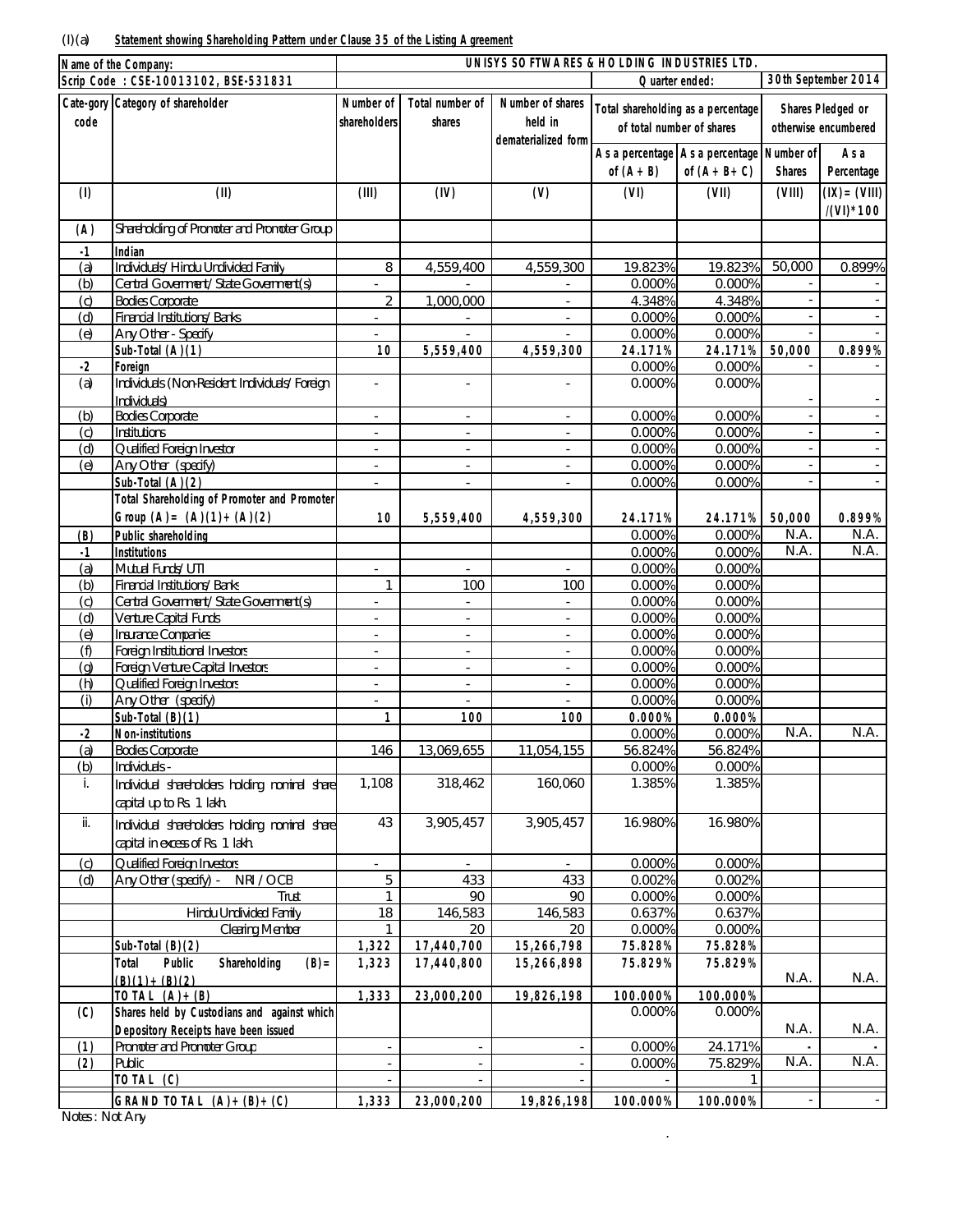|         | Name of the Company:                 | UNISYS SOFTWARES & HOLDING INDUSTRIES LTD. |                                                        |                          |                              |                                                                                                   |                                             |                                                                          |                                                              |                                                                                                    |                                                                                                              |
|---------|--------------------------------------|--------------------------------------------|--------------------------------------------------------|--------------------------|------------------------------|---------------------------------------------------------------------------------------------------|---------------------------------------------|--------------------------------------------------------------------------|--------------------------------------------------------------|----------------------------------------------------------------------------------------------------|--------------------------------------------------------------------------------------------------------------|
|         | Scrip Code: CSE-10013102, BSE-531831 | 30th September 2014<br>Quarter ended:      |                                                        |                          |                              |                                                                                                   |                                             |                                                                          |                                                              |                                                                                                    |                                                                                                              |
| (l)(b)  |                                      |                                            |                                                        |                          |                              | Statement showing Shareholding of persons belonging to the category "Promoter and Promoter Group" |                                             |                                                                          |                                                              |                                                                                                    |                                                                                                              |
| Sr. No. | Name of the shareholder              | <b>Details of Shares held</b>              |                                                        |                          | <b>Encumbered Shares</b>     |                                                                                                   |                                             | <b>Details of Warrants</b>                                               |                                                              | <b>Details of Convertible</b><br><b>Securities</b>                                                 | <b>Total shares (including)</b><br>underlying shares                                                         |
|         |                                      | <b>Number of shares</b>                    | As a % of<br><b>Grand Total</b><br>$(A)+(B)+(A)$<br>C) | <b>Number</b>            | As a<br>Percentage           | As a % of<br><b>Grand Total</b><br>$(A)+(B)$<br>$+(C)$ of Sub-<br>Clause $(l)(a)$                 | <b>Number of</b><br><b>Warrants</b><br>held | As a % of<br><b>Total No. of</b><br><b>Warrants of</b><br>the same Class | Number of<br><b>Convertible</b><br><b>Securities</b><br>held | As a % of<br><b>Total No. of</b><br><b>Convertible</b><br><b>Securities of</b><br>the same<br>2261 | assuming full<br>conversion of warrants<br>and convertible<br>securities) as a % of<br>diluted share capital |
| (1)     | (II)                                 | (III)                                      | (IV)                                                   | (V)                      | $(VI) = (V)I$<br>(III) * 100 | (VII)                                                                                             | (VIII)                                      | (XI)                                                                     | (X)                                                          | (XI)                                                                                               | (XII)                                                                                                        |
|         | Sushil Kr. Purohit                   | 1,072,900                                  | 4.665%                                                 | $\sim$                   |                              | $\overline{\phantom{a}}$                                                                          | $\sim$                                      | $\overline{\phantom{a}}$                                                 | $\overline{\phantom{a}}$                                     | $\sim$                                                                                             | 4.665%                                                                                                       |
| 2       | Jagdish Prasad Purohit               | ,298,100                                   | 5.644%                                                 | $\sim$                   | $\sim$                       | $\sim$                                                                                            | $\sim$                                      |                                                                          | $\sim$                                                       | $\sim$                                                                                             | 5.644%                                                                                                       |
| 3       | Pawan Kr. Purohit                    | 1,044,300                                  | 4.540%                                                 |                          |                              |                                                                                                   |                                             |                                                                          | $\sim$                                                       | ٠                                                                                                  | 4.540%                                                                                                       |
| 4       | Kailash Prasad Purohit               | 1,031,000                                  | 4.483%                                                 | 50,000                   | 4.850%                       | 0.217%                                                                                            |                                             |                                                                          | $\blacksquare$                                               | ٠                                                                                                  | 4.483%                                                                                                       |
| 5       | Neha Cassettes Pvt. Ltd.             | 500,000                                    | 2.174%                                                 | ÷.                       |                              | $\blacksquare$                                                                                    |                                             |                                                                          |                                                              | ٠                                                                                                  | 2.174%                                                                                                       |
| 6       | Jai Ambe Cassettes Pvt. Ltd.         | 500,000                                    | 2.174%                                                 | $\blacksquare$           |                              | $\blacksquare$                                                                                    | $\sim$                                      |                                                                          | $\blacksquare$                                               | ٠                                                                                                  | 2.174%                                                                                                       |
| 7       | <b>Bimal Joshi</b>                   | 53,000                                     | 0.230%                                                 | $\sim$                   |                              |                                                                                                   |                                             |                                                                          |                                                              | ٠                                                                                                  | 0.230%                                                                                                       |
| 8       | Dolly Purohit                        | 30,000                                     | 0.130%                                                 | $\sim$                   |                              |                                                                                                   |                                             |                                                                          | $\sim$                                                       |                                                                                                    | 0.130%                                                                                                       |
| 9       | Priyanka Purohit                     | 30,000                                     | 0.130%                                                 | $\overline{\phantom{a}}$ |                              |                                                                                                   |                                             |                                                                          | $\sim$                                                       | ٠                                                                                                  | 0.130%                                                                                                       |
| 10      | <b>Balchand Purohit</b>              | 100                                        | $0.000\%$                                              | $\sim$                   |                              | ٠                                                                                                 | $\overline{\phantom{a}}$                    |                                                                          | $\sim$                                                       | $\overline{\phantom{a}}$                                                                           | 0.000%                                                                                                       |
|         | <b>TOTAL</b>                         | 5,559,400                                  | 24.171%                                                | ٠                        |                              |                                                                                                   |                                             |                                                                          |                                                              |                                                                                                    | 24.171%                                                                                                      |

| (I)(c)(i) | Statement showing holding of securities (including shares, warrants, convertible securities) of persons belonging to the category "Public" and holding more than 1% of the total number of shares |                  |                          |                          |                            |                          |                                          |                                         |
|-----------|---------------------------------------------------------------------------------------------------------------------------------------------------------------------------------------------------|------------------|--------------------------|--------------------------|----------------------------|--------------------------|------------------------------------------|-----------------------------------------|
| Sr. No.   | Name of the shareholder                                                                                                                                                                           |                  | <b>Total Shares Held</b> |                          | <b>Details of Warrants</b> |                          | <b>Details of Convertible Securities</b> | Total shares (including underlying      |
|           |                                                                                                                                                                                                   | <b>Number of</b> | As a % of Grand Total    | Number of                | As a % of Total            | Number of                | As a % of Total No. of                   | shares assuming full conversion of      |
|           |                                                                                                                                                                                                   | shares           | $(A)+(B)+(C)$            | <b>Warrants</b>          | No. of Warrants            | <b>Convertible</b>       | <b>Warrants of the same Class</b>        | warrants and convertible securities) as |
|           |                                                                                                                                                                                                   |                  |                          | held                     | of the same                | <b>Securities</b>        |                                          | a % of diluted share capital            |
|           |                                                                                                                                                                                                   |                  |                          |                          | <b>Class</b>               | held                     |                                          |                                         |
| (1)       | (II)                                                                                                                                                                                              | (III)            | (IV)                     | $\omega$                 | (VI)                       | (VII)                    | (VIII)                                   | (IX)                                    |
|           | Sahayta Financial Consultancy Services India                                                                                                                                                      |                  |                          |                          |                            |                          |                                          |                                         |
|           | Pvt. Limited                                                                                                                                                                                      | 1,000,000        | 4.35%                    | $\overline{\phantom{a}}$ | $\overline{\phantom{a}}$   | $\overline{\phantom{a}}$ | $\overline{\phantom{0}}$                 | 4.35%                                   |
|           | Archana Mittal                                                                                                                                                                                    | 612,502          | 2.66%                    | $\overline{a}$           | $\overline{a}$             | $\overline{\phantom{0}}$ |                                          | 2.66%                                   |
| 3         | <b>SKM Travels Private Limited</b>                                                                                                                                                                | 539,031          | 2.34%                    | $\overline{\phantom{a}}$ |                            | $\overline{\phantom{0}}$ |                                          | 2.34%                                   |
|           | Decent Vincom Private Limited                                                                                                                                                                     | 640,656          | 2.79%                    | $\overline{\phantom{a}}$ |                            | $\overline{\phantom{0}}$ |                                          | 2.79%                                   |
| 5.        | Religare Finvest Limited                                                                                                                                                                          | 468,000          | 2.03%                    | $\overline{\phantom{a}}$ |                            |                          |                                          | 2.03%                                   |
| 6         | Vaishali Infosystem India Pvt. Ltd.                                                                                                                                                               | 393,421          | 1.71%                    | $\overline{\phantom{a}}$ |                            | $\overline{\phantom{0}}$ |                                          | 1.71%                                   |
|           |                                                                                                                                                                                                   |                  |                          |                          |                            |                          | <b>Continued on Next Page</b>            |                                         |

 $\mathsf{\Gamma}$ 

─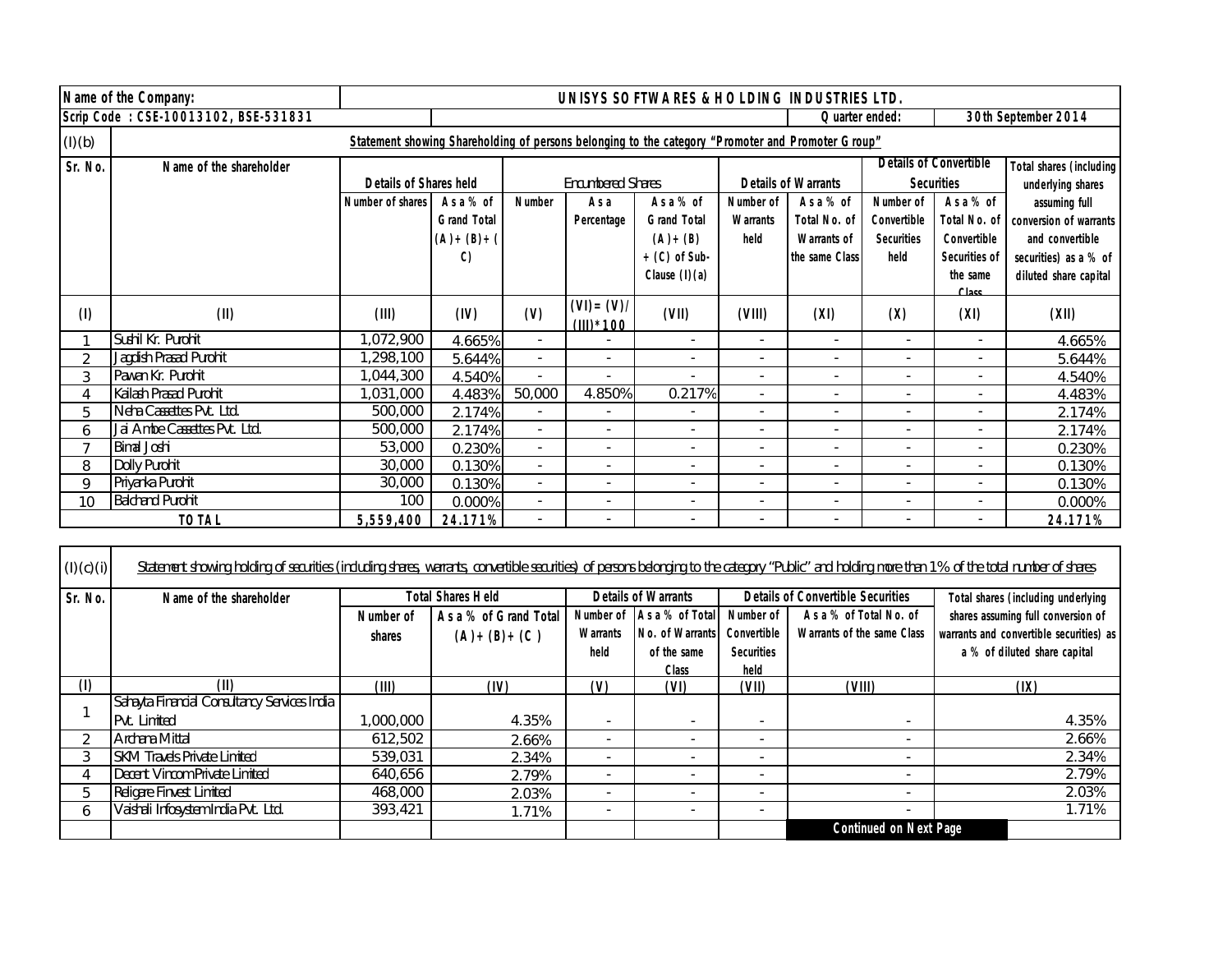| Sr. No. | Name of the shareholder                     | <b>Total Shares Held</b> |                       | <b>Details of Warrants</b> |                           |                          | <b>Details of Convertible Securities</b> | Total shares (including underlying      |
|---------|---------------------------------------------|--------------------------|-----------------------|----------------------------|---------------------------|--------------------------|------------------------------------------|-----------------------------------------|
|         |                                             | Number of                | As a % of Grand Total |                            | Number of As a % of Total | Number of                | As a % of Total No. of                   | shares assuming full conversion of      |
|         |                                             | shares                   | $(A)+(B)+(C)$         | Warrants                   | <b>No. of Warrants</b>    | Convertible              | <b>Warrants of the same Class</b>        | warrants and convertible securities) as |
|         |                                             |                          |                       | held                       | of the same               | <b>Securities</b>        |                                          | a % of diluted share capital            |
|         |                                             |                          |                       |                            | <b>Class</b>              | held                     |                                          |                                         |
|         | Sankalp Vincom Private Limited              | 547,304                  | 2.38%                 | $\overline{\phantom{0}}$   | $\overline{\phantom{a}}$  | $\overline{\phantom{a}}$ | $\sim$                                   | 2.38%                                   |
| 8       | Mahesh Kr. Agarwal                          | 366,992                  | 1.60%                 |                            | ٠                         |                          |                                          | 1.60%                                   |
| 9       | Scope Vyapar Private Limited                | 399,101                  | 1.74%                 | ٠                          | $\overline{\phantom{a}}$  | $\blacksquare$           | $\sim$                                   | 1.74%                                   |
| 10      | Hamsafar Marketings Private Limited         | 746,200                  | 3.24%                 |                            |                           | $\blacksquare$           | $\sim$                                   | 3.24%                                   |
| 11      | Brijdham Dealcom Private Limited            | 350,000                  | 1.52%                 |                            |                           |                          |                                          | 1.52%                                   |
| 12      | Ananya A. Mittal                            | 344,800                  | 1.50%                 |                            |                           |                          | $\sim$                                   | 1.50%                                   |
| 13      | Forum Suppliers Private Limited             | 562,838                  | 2.45%                 |                            | $\overline{\phantom{a}}$  |                          | $\sim$                                   | 2.45%                                   |
| 14      | D K S Enterprises Private Limited           | 281,812                  | 1.23%                 |                            | ٠                         |                          | $\overline{\phantom{a}}$                 | 1.23%                                   |
| 15      | Everlink Distributors Private Limited       | 250,000                  | 1.09%                 |                            |                           |                          | $\sim$                                   | 1.09%                                   |
| 16      | <b>Compass Distributors Private Limited</b> | 247,171                  | 1.07%                 |                            | $\overline{\phantom{a}}$  | $\overline{\phantom{a}}$ | $\sim$                                   | 1.07%                                   |
| 17      | Saifee Saleh Mithiborwala                   | 232,000                  | 1.01%                 |                            |                           | $\overline{\phantom{a}}$ | $\sim$                                   | 1.01%                                   |
| 18      | Saleh N. Mithiborwala                       | 300,093                  | 1.30%                 |                            |                           |                          | $\sim$                                   | 1.30%                                   |
| 19      | <b>Flame Dealers Private Limited</b>        | 360,178                  | 1.57%                 |                            |                           |                          | $\sim$                                   | 1.57%                                   |
| 20      | Ajay S. Mittal                              | 240,000                  | 1.04%                 |                            | $\overline{\phantom{a}}$  |                          | $\sim$                                   | 1.04%                                   |
|         | <b>TOTAL</b>                                | 8,882,099                | 38.62%                |                            | $\overline{\phantom{a}}$  | $\overline{\phantom{0}}$ | $\sim$                                   | 38.62%                                  |

| (I)(c)(ii) | Statement showing holding of securities (including shares, warrants, convertible securities) of persons (together with PAC) belonging to the category "Public" and holding more than 5% of the total |                                 |                                                        |                 |                           |                                          |                            |                                         |
|------------|------------------------------------------------------------------------------------------------------------------------------------------------------------------------------------------------------|---------------------------------|--------------------------------------------------------|-----------------|---------------------------|------------------------------------------|----------------------------|-----------------------------------------|
|            |                                                                                                                                                                                                      | number of shares of the company |                                                        |                 |                           |                                          |                            |                                         |
| Sr. No.    | Name $(s)$ of the shareholder $(s)$ and the                                                                                                                                                          |                                 | <b>Details of Warrants</b><br><b>Total Shares Held</b> |                 |                           | <b>Details of Convertible Securities</b> |                            | Total shares (including underlying      |
|            | Persons Acting in Concert (PAC) with                                                                                                                                                                 | Number of                       | As a % of Grand Total                                  |                 | Number of As a % of Total | Number of                                | As a % of Total No. of     | shares assuming full conversion of      |
|            | them                                                                                                                                                                                                 | shares                          | $(A)+(B)+(C)$                                          | <b>Warrants</b> | No. of Warrants           | <b>Convertible</b>                       | Warrants of the same Class | warrants and convertible securities) as |
|            |                                                                                                                                                                                                      |                                 |                                                        | held            | of the same               | <b>Securities</b>                        |                            | a % of diluted share capital            |
|            |                                                                                                                                                                                                      |                                 |                                                        |                 | <b>Class</b>              | held                                     |                            |                                         |
|            | N.A.                                                                                                                                                                                                 |                                 | 0.00%                                                  |                 |                           |                                          |                            |                                         |
|            | Total $\ldots$                                                                                                                                                                                       |                                 | $0.00\%$                                               |                 |                           |                                          |                            |                                         |